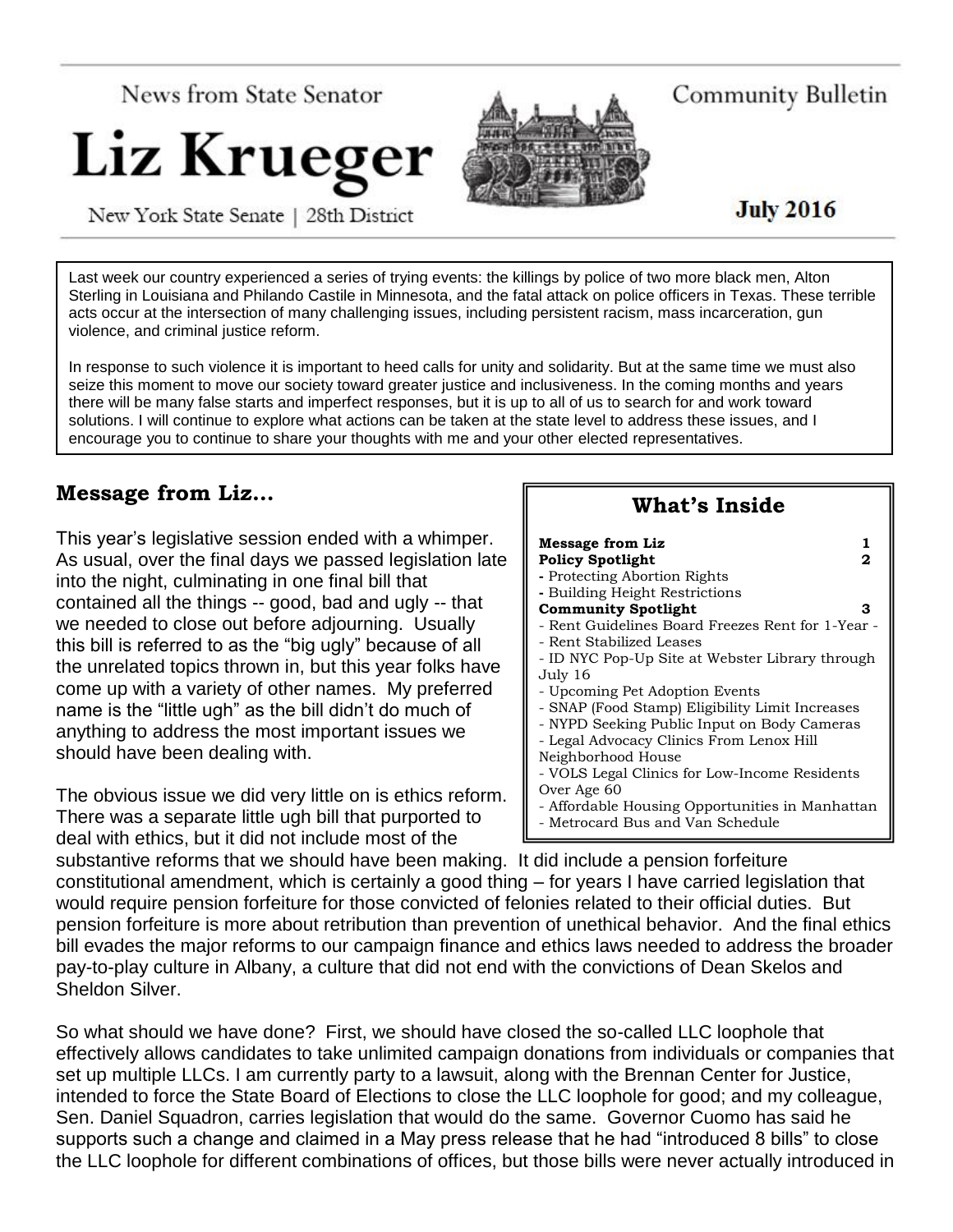either house of the legislature. Nor was language from Daniel Squadron's bill included in the final ethics little ugh.

Second, we should have implemented common-sense restrictions on legislators' outside income, so that outside interests cannot buy the support of elected officials by hiring them. Many of the legislative scandals in recent years, including the Silver conviction, involved conflicts of interest around outside income. Sen. Brad Hoylman is the prime sponsor of a bill to restrict the type and nature of outside income to reflect the US Congress' cap of 15% of gross legislative salary. Governor Cuomo also called for limiting income in his original budget proposal, but that didn't make the final cut during the budget process, or in the ethics little ugh.

Finally, we should have reformed our campaign finance system by lowering contribution limits, capping "soft money" contributions, requiring greater disclosure and transparency, banning contributions from companies doing business with the state, and establishing a public financing system with low-donor matching funds. Again the Governor proposed such a system in his original budget proposal, but did not push for it in the final budget deal or the end of session ethics package.

There are a few other things in the little ugh that demonstrate why late-night, last-minute bills are such a bad idea:

- a one year renewal of mayoral control that doesn't address the concerns of either supporters or opponents of the current system;

- changes to charter school oversight that appear aimed at allowing SUNY to override existing charter school regulations around issues such as teacher certification and requirements to serve English Language Learners and students with disabilities, though fortunately drafting issues with that language may undermine its effectiveness;

- authorization for the Dormitory Authority of the State of New York to ignore New York City building and fire codes and use weaker state codes for the Javits Center renovation project.

It wasn't all bad – there were provisions in the final bills to provide capital funding to SUNY and CUNY and new requirements on banks to maintain foreclosed properties, but nothing that justifies the celebratory comments that some have made about Albany accomplishments. In the end, I can't really say it better than *The New York Times* post-session editorial:

"After a lackluster legislative season, Gov. Andrew Cuomo declared on Sunday that he and state lawmakers had managed to finish 'probably the most successful session in modern history.' That is not only wrong, but ridiculous."

## **POLICY SPOTLIGHT**

#### *Protecting Abortion Rights*

I was extremely relieved and gratified by the U.S. Supreme Court's decision on women's reproductive rights in America, one that will have an impact on women in every state, including here in New York.

In a 5-3 ruling, the court acted to ensure that the freedom of individuals to make their own reproductive decisions, recognized in *Roe vs. Wade*, is protected for future generations of women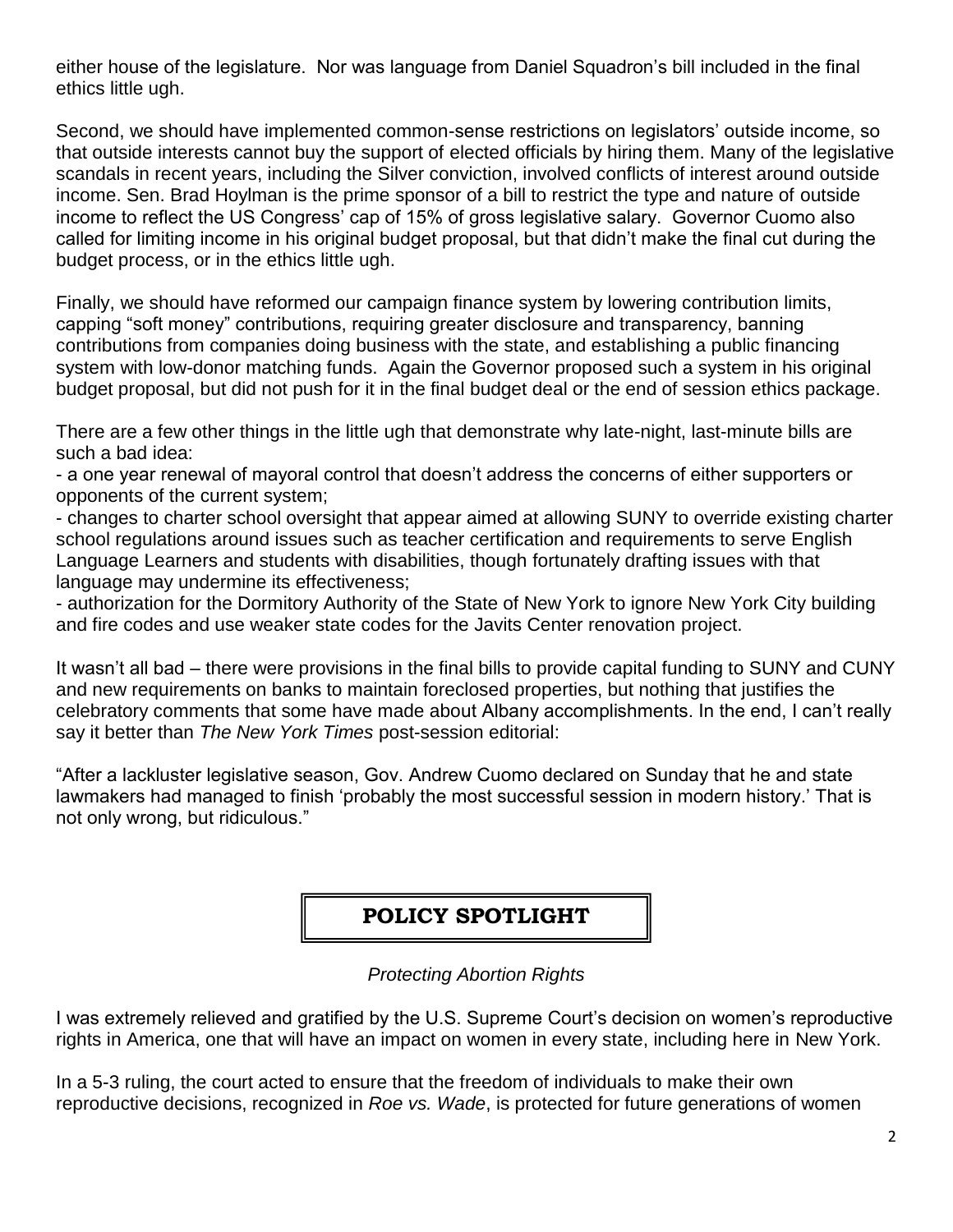and girls. The case, *Whole Woman's Health vs. Hellerstedt*, was about a Texas law called HB2. Passed in 2013, the law placed onerous restrictions on doctors who provide abortions, including a requirement that they obtain admitting privileges at a nearby hospital and that their facility meets the stringent specifications of ambulatory surgical centers. These rules applied only to women's health care providers and not to other practices that provide equally safe procedures.

The authors of the bill argued that it was designed to protect women but the court correctly ruled that the new requirements provided no protections to women's health while imposing a undue burden on women trying to access abortion services. Since HB2 passed, the number of locations providing abortions in Texas has been cut in half, and if the law was allowed to take full effect, there would have been only about 10 providers in the entire state, serving 5.4 million women of reproductive age, some of whom would have to travel hundreds of miles for care. Unsurprisingly, it is low-income women and women of color — those who often lack the means to overcome additional costs and challenges — who are most negatively affected.

The court's decision will resonate far beyond Texas. Several other states have similar laws designed to shut the doors of clinics on thousands of women who rely on them for care. These laws will now face greater scrutiny. A Florida judge has already referenced *Whole Woman's Health* in an injunction issued against a restrictive law in that state, and laws in Arizona, Michigan, Missouri, Pennsylvania, Tennessee, and Virginia are also likely to face similar challenges.

The truth is, if lawmakers were really concerned about the safety of women seeking an abortion, they would ensure every woman had access to high quality, safe, legal care. But it's no secret that the real motivation behind these laws has nothing to do with the well-being of patients. Several supporters have stated openly that the goal of these laws is not to make abortion safer (it's already one of the safest medical procedures), but to make it more difficult.

What anti-choice extremists fail to acknowledge is that closing clinics doesn't end abortion, it just leads to abortions that are illegal and unsafe. Laws like HB2 force many women, particularly lowincome women, into making an impossible choice between carrying an unintended pregnancy to term or seeking dangerous alternatives — and sometimes facing criminal charges when they do.

The decision to have an abortion is often complex, and deeply personal. It is one that women are capable of making on their own without interference from (mostly male) politicians. The Supreme Court's recent action is a major step forward in the battle to protect a woman's Constitutional right to make her own reproductive decisions.

#### *Building Height Restrictions*

I am happy to report that legislation (S5469/A7807) that would have removed floor area ratio (FAR) restrictions for residential buildings in New York City did not advance in either house at the end of session. FAR, a zoning tool regulating the bulk and density of buildings, is currently capped at 12. This bill would have worsened the problems of out-of-control overdevelopment in my district and many other parts of the city, while not effectively addressing our desperate need for affordable housing.

The reality is that the mega-towers that are already being built throughout Manhattan are the opposite of affordable, and nothing in this legislation would have changed that – all this bill would do is give the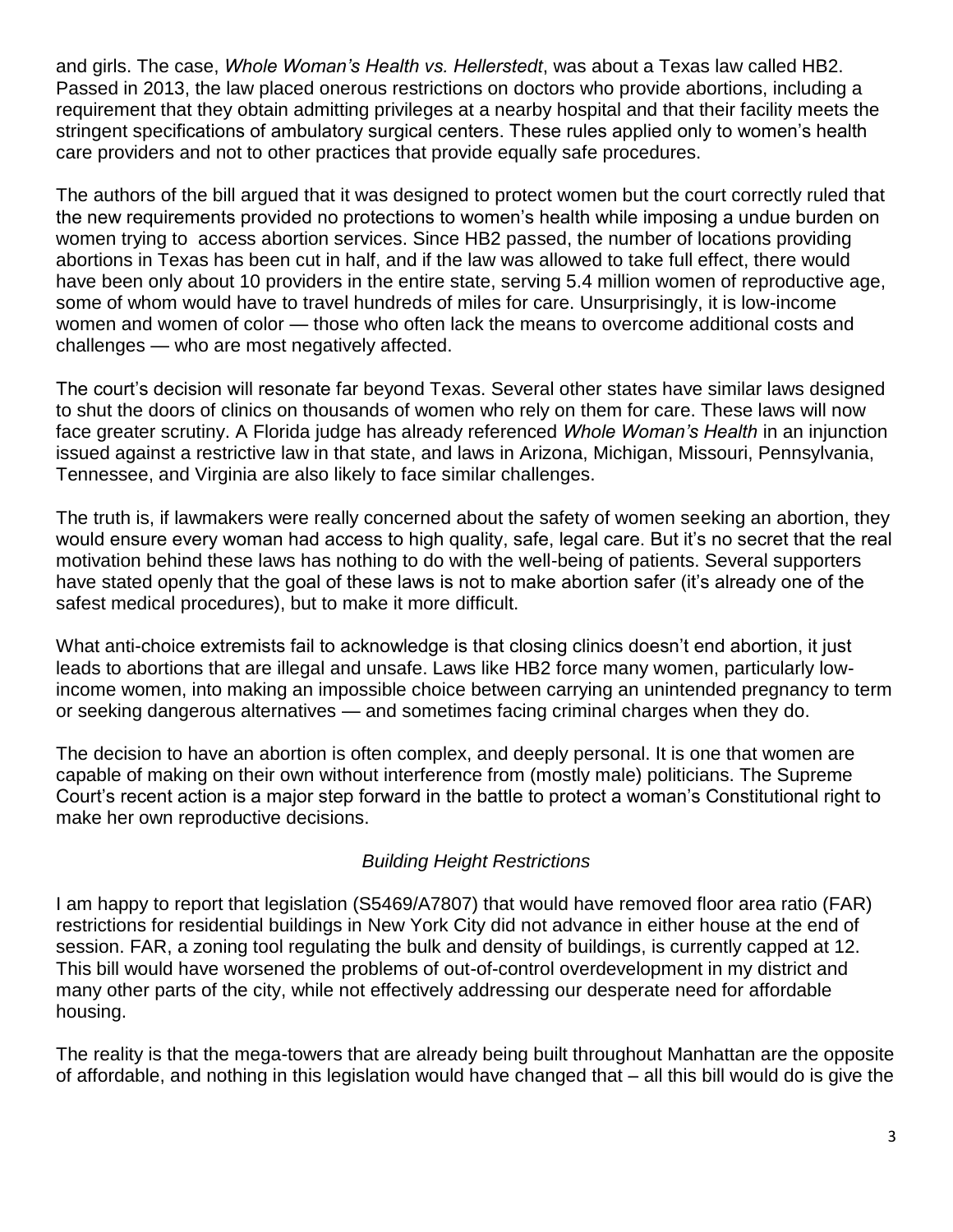City the ability to allow even larger residential towers for the ultra-rich. And when you increase FAR you also increase the value of land, making it even harder to build affordable housing.

Infrastructure in Manhattan is already strained to the limit. What communities in my district and throughout the city are calling for is neighborhood-based community planning that takes this reality into account. Rushing a bill through Albany in the last days of the legislative session that removes one of the few protections we have against overdevelopment has nothing to do with the kind of thoughtful planning we should be engaging in.

The advocacy and education offered by key community groups and preservation experts, including the Municipal Arts Society and Friends of the Upper East Side Historic Districts was critical in stopping this ill-advised legislation. I look forward to continuing to work with land use experts, my colleagues in the Legislature, and the Mayor's office, on neighborhood-based planning that meets our need for affordable housing while maintaining the health and well-being of our vibrant communities.

## **COMMUNITY SPOTLIGHT**

#### **Rent Guidelines Board Freezes Rent for 1-Year Rent Stabilized Leases:**

I am pleased to report that late last month the NYC Rent Guidelines Board (RGB) announced a 0% increase on 1-year leases for rent stabilized apartments, and a 2% increase for 2-year leases. This is the second year in a row with no increase on 1-year leases. These guidelines apply to leases beginning between October 1, 2016 and September 30, 2017. I submitted testimony to the RGB calling for a rent freeze as an appropriate measure to help preserve affordable housing in New York City, given data showing that landlords' costs had not increased in the previous year. The RGB's 2016 Price Index of Operating Costs (PIOC) study found that the overall operating costs for rent stabilized buildings decreased 1.2% in 2015. This decrease in operating costs means that landlords are likely to see an increase in net operating income this year even without rent increases on lease renewals. The data clearly indicate that a rent freeze is economically justified and would not place an undue burden on building owners. My full testimony is available here:

[https://www.nysenate.gov/sites/default/files/articles/attachments/rgb\\_testimony\\_2016\\_0.pdf](https://www.nysenate.gov/sites/default/files/articles/attachments/rgb_testimony_2016_0.pdf)

#### **IDNYC Pop-Up Site at Webster Library through July 16:**

From July 1st to 16th, IDNYC will be bringing a pop up enrollment site to the Upper East Side. The pop up site will be at Webster Library, located at 1465 York Avenue at East 78th Street. Hours are Tuesday through Thursday 11:00 a.m. to 6:00 p.m., and Friday and Saturday from 10:00 a.m. to 4:30 p.m. Many New York cultural institutions offer free memberships or other benefits to IDNYC holders. For a list of benefits or to make an appointment to get your IDNYC, visit [www.nyc.gov/idnyc.](http://www.nyc.gov/idnyc)

#### **Upcoming Pet Adoption Events:**

Animal Care Centers of NYC (ACC) is sponsoring several Pet Adoption events around the district in December. Upcoming dates and locations are:

Saturday, June 16, 11-3PM: Biscuits & Bath Sutton Place, 1064 1st Avenue at East 58<sup>th</sup> Street

Sunday, July 31, 12-4PM: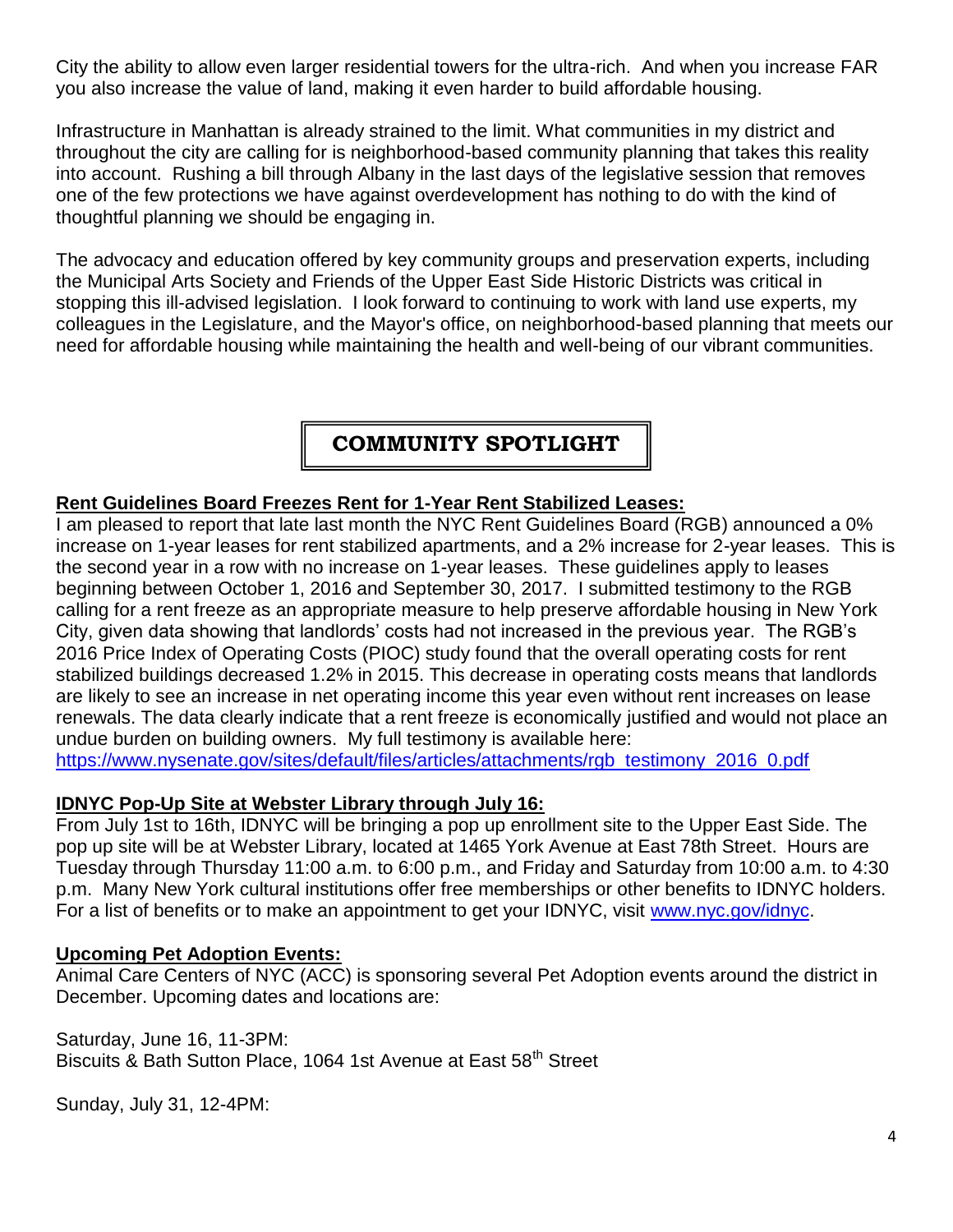Upcoming events are also listed at [http://nycacc.org/Events.htm.](http://nycacc.org/Events.htm)

## **SNAP (Food Stamp) Eligibility Limit Increases:**

This year's budget changed SNAP eligibility rules, so that as of July 1, 2016 New Yorkers with gross earned income of up to 150% of the Federal Poverty Level will be eligible for Supplemental Nutrition Assistance Program (SNAP) benefits. Single individuals with incomes up to \$17,820 are now eligible.

The amount of benefits you receive depends on household income from all sources, deductions of high medical or housing costs, and how many people live in your household. Find out if you are eligible for Food Stamps or other programs and learn how to apply using ACCESS NYC at [https://a069-access.nyc.gov/ACCESSNYC/application.do,](https://a069-access.nyc.gov/ACCESSNYC/application.do) or attend a SNAP Clinic at Lenox Hill Neighborhood House – details are below.

## **Legal Advocacy Clinics At Lenox Hill Neighborhood House:**

The Lenox Hill Neighborhood House Legal Advocacy Center Offers assistance on a number of different issues. Here is a list of their ongoing programs and clinics:

● SNAP (formerly Food Stamps) Clinics: Wednesdays from 10am to 1pm at Lenox Hill Neighborhood House, 331 East 70th Street. First come, first served. Bring proof of identity, income information, utility bill, proof of housing costs, information on any dependents and if you are 60 or over or on SSI/SSD, information on medical costs. For more information, call [212-218-0431.](tel:212-218-0431)

● SCRIE Clinics: call [212-218-0503 ext. 6](tel:212-218-0503%20ext.%206) for assistance in applying or recertifying for the Senior Citizens Rent Increase Exemption (SCRIE) program. The SCRIE clinic is open to tenants city-wide. Please note that due to the volume of calls, it sometimes takes up to two weeks for staff to respond to messages.

● Eviction Prevention: Walk-in clinic, every 2nd and 4th Monday of the month, from 10am to 1pm at 331 East 70th Street, for tenants who live, work, or go to school on Manhattan's East Side above 59th Street and on Roosevelt Island.

● End-of-Life Planning/Advance Directives: volunteer attorneys may be able to assist you with oneon-one counseling and individualized drafting of Advance Directives including Health Care Proxies, Living Wills, Powers of Attorney, and simple, low-asset Wills. If you are interested in being screened for a possible appointment, call the intake hotline at [212-218-0503 ext 4.](tel:212-218-0503%20ext%204)

● Health Care Access/Medicare/Medicaid: call [212-218-0503 ext 3.](tel:212-218-0503%20ext%203) Find out about Medicare Savings Programs, Medicaid home care, Medicare Part D, Medicaid Spend-down, EPIC and if you are eligible for Medicaid.

• Health Insurance Enrollment: call [212-218-0432.](tel:212-218-0432) Assistance with finding and enrolling in an affordable health insurance plan.

## **VOLS Legal Clinics for Low-Income Residents Over Age 60:**

The Volunteers of Legal Services (VOLS) Elderly Project provides pro-bono legal services to lowincome people over age 60 who live in Manhattan. VOLS conducts legal clinics each month at senior centers where seniors can discuss their legal concerns in confidence, receive legal advice and, where appropriate, obtain referrals to a volunteer lawyer for representation. Areas of legal assistance include wills, medical directives, powers of attorney, housing, consumer matters and Medicaid. Over 150 lawyers serve on their Elderly Project volunteer attorney roster.

Upcoming Clinic dates and locations are below: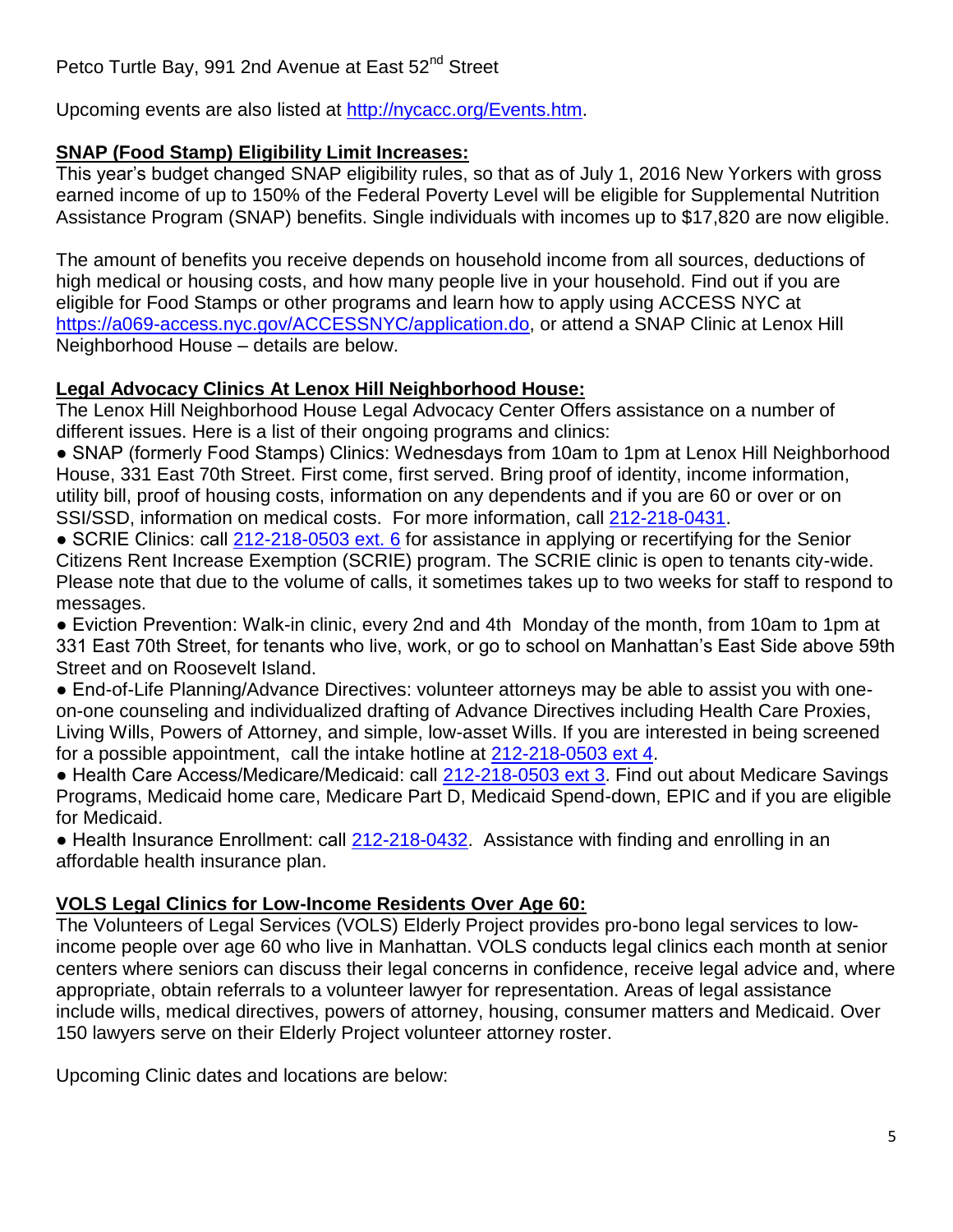Burden Center for the Aging, 1484 First Avenue (between 77th & 78th Streets) — 2 pm — second Friday of each month (July 8, August 12). Call Velda Murad at 212-879-7400 for information.

Stanley Isaacs Senior Center, 415 East 93rd Street (east of 1st Avenue) — 10 am — third Friday of each month (July 15, August 19). Call Khristel Simmons at 212-360-7620 ext, 158 for information.

Encore Community Services Senior Center, St. Malachy's Church - 239 West 49th Street (between Broadway and 8th Avenue) — 10 am — fourth Monday of Each Month (July 25, August 22). Call Elvira Yanes at 212-581-2910, ext 123 for information.

### **NYPD Seeking Public Input on Body Cameras:**

The NYPD is seeking input from the communities they serve on their body camera policy before they finalize the policy. The NYPD will be equipping 1,000 officers in 20 precincts throughout the city with body-worn cameras. In partnership with the Policing Project at NYU School of Law, the NYPD is seeking input from the people who live, work or go to school in New York City into the policy that will govern the use of these cameras through an online questionnaire.

The questionnaire can be completed in minutes, is mobile-friendly, and can be submitted anonymously. It is designed to get community input on important policy issues, including the types of events that should be recorded and who should be allowed to see the body camera footage. The questionnaire may be found at [www.nypdbodycameras.org.](http://www.nypdbodycameras.org/) This website contains a summary of the proposed policy, the full draft of the proposed policy, and the confidential questionnaire.

The site will remain open until July 31, 2016. NYU will collect the responses and comments and provide them to the NYPD for the NYPD's consideration in drafting the final policy.

### **Affordable Housing Opportunities in Manhattan:**

**70 Charlton** is now accepting applications for 29 affordable studio and 1- and 2- bedroom apartments newly constructed at 70 Charlton Street in the West Soho neighborhood in Manhattan. Rents for these apartments are \$833 and \$1082, depending on unit size. To be eligible, applicants must have incomes between \$29,898 and \$54,360, depending on unit and family size. Preference will be given to Community Board 2 residents for 50% of units, mobility-impaired persons for 5% of units, visualand/or hearing-impaired persons for 2% of units, and City of New York municipal employees for 5% of units. A full description of the building and application process is available at [https://a806](https://a806-housingconnect.nyc.gov/nyclottery/AdvertisementPdf/255.pdf) [housingconnect.nyc.gov/nyclottery/AdvertisementPdf/255.pdf.](https://a806-housingconnect.nyc.gov/nyclottery/AdvertisementPdf/255.pdf)

Households may elect to submit an application by one of two methods: EITHER online OR by mail. To submit your application online now, please visit NYC Housing Connect at www.nyc.gov/housingconnect and select "Apply for Housing." To request an application by mail, mail a self-addressed envelope to 70 Charlton c/o Breaking Ground, PO Box 3620937, New York, NY 10129.

Completed applications must be submitted online or returned by regular mail only to the post office box that will be listed on the application. Applications must be submitted online or postmarked by July 20, 2016. Applicants who submit more than one application may be disqualified.

**KB 25** is now accepting applications for 55 affordable studio and 1- and 2- bedroom apartments newly constructed at 325 East 25th Street in the Murray Hill/Kip's Bay neighborhood in Manhattan. Rents for these apartments are \$1,715 and \$2,216, depending on income and unit size. To be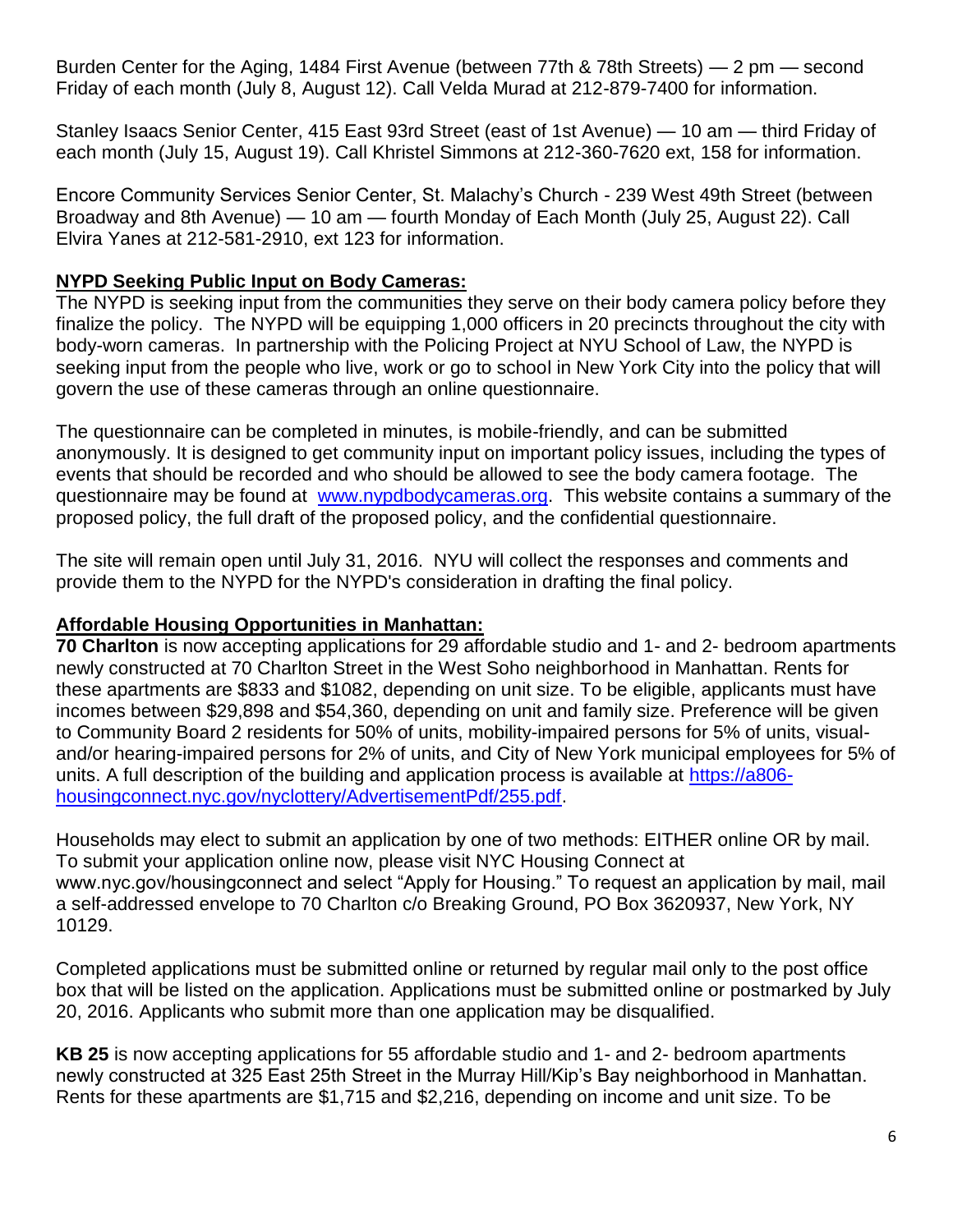eligible, applicants must have incomes between \$60,138 and \$108,720, depending on unit and family size. Preference will be given to Community Board 6 residents for 50% of units, mobility-impaired persons for 5% of units, visual- and/or hearing-impaired persons for 2% of units, and City of New York municipal employees for 5% of units. A full description of the building and application process is available at [https://a806-housingconnect.nyc.gov/nyclottery/AdvertisementPdf/259.pdf.](https://a806-housingconnect.nyc.gov/nyclottery/AdvertisementPdf/259.pdf)

Households may elect to submit an application by one of two methods: EITHER online OR by mail. To submit your application online now, please visit NYC Housing Connect at www.nyc.gov/housingconnect and select "Apply for Housing." To request an application by mail, mail a self-addressed envelope to KB25, 243 5TH Avenue, Box 428, New York, NY 10016.

Completed applications must be submitted online or returned by regular mail only to the post office box that will be listed on the application. Applications must be submitted online or postmarked by July 27, 2016. Applicants who submit more than one application may be disqualified.

**133 Equities, LLC Phase 2** is now accepting applications for 36 affordable studio and 1-, 2- and 3 bedroom apartments newly renovated at 235 West 116th Street, 119, 123-125 and 132 West 133rd Street, and 63 West 137th Street in the Harlem neighborhood in Manhattan. Rents for these apartments are \$1,156 and \$3,309, depending on income and unit size. To be eligible, applicants must have incomes between \$41,143 and \$173,415, depending on unit and family size. Preference will be given to Community Board 10 residents for 50% of units, mobility-impaired persons for 5% of units, visual- and/or hearing-impaired persons for 2% of units, and City of New York municipal employees for 5% of units. A full description of the building and application process is available at [https://a806-housingconnect.nyc.gov/nyclottery/AdvertisementPdf/260.pdf.](https://a806-housingconnect.nyc.gov/nyclottery/AdvertisementPdf/260.pdf)

Households may elect to submit an application by one of two methods: EITHER online OR by mail. To submit your application online now, please visit NYC Housing Connect at www.nyc.gov/housingconnect and select "Apply for Housing." To request an application by mail, mail a self-addressed envelope to by mail, send a self-addressed envelope to 133 Equities, LLC, Phase II 316 West 118th Street, New York, NY 10026.

Completed applications must be submitted online or returned by regular mail only to the post office box that will be listed on the application. Applications must be submitted online or postmarked by July 29, 2016. Applicants who submit more than one application may be disqualified.

**7 West 21st Street** is now accepting applications for 58 affordable studio and 1-, 2- and 3-bedroom apartments newly constructed at 7 West 21st Street in the Flatiron neighborhood in Manhattan. Rents for these apartments are \$913 and \$1,359, depending on unit size. To be eligible, applicants must have incomes between \$32,640 and \$63,060, depending on unit and family size. Preference will be given to Community Board 5 residents for 50% of units, mobility-impaired persons for 5% of units, visual- and/or hearing-impaired persons for 2% of units, and City of New York municipal employees for 5% of units. A full description of the building and application process is available at [https://a806](https://a806-housingconnect.nyc.gov/nyclottery/AdvertisementPdf/269.pdf) [housingconnect.nyc.gov/nyclottery/AdvertisementPdf/269.pdf.](https://a806-housingconnect.nyc.gov/nyclottery/AdvertisementPdf/269.pdf)

Households may elect to submit an application by one of two methods: EITHER online OR by mail. To submit your application online now, please visit NYC Housing Connect at www.nyc.gov/housingconnect and select "Apply for Housing." To request an application by mail, mail a self-addressed envelope to 7WEST21, c/o Housing Partnership Development Corporation, 242 West 36th Street, 3rd Floor, New York, NY 10018.